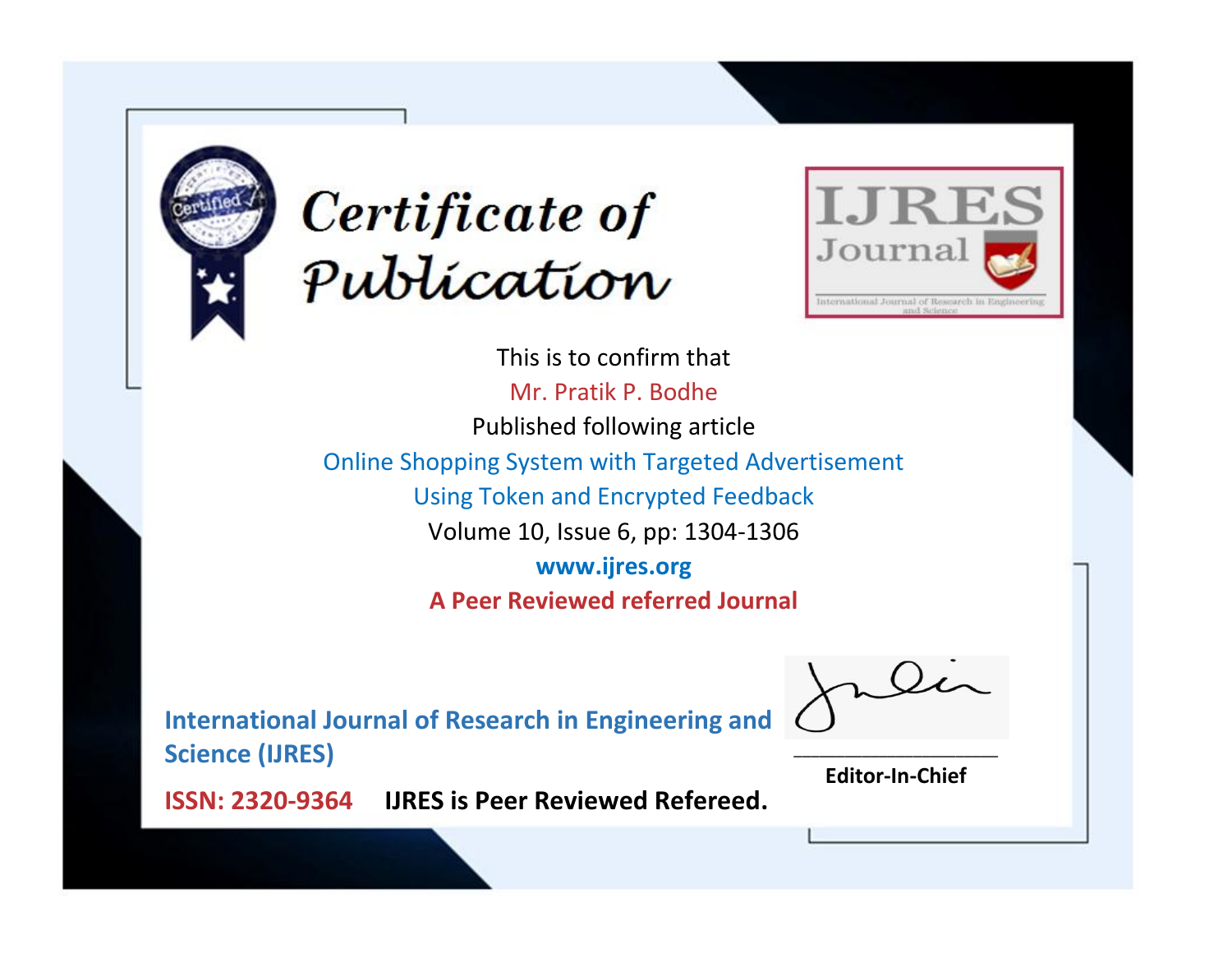



This is to confirm that Mr. Sourav U. Ghorpade Published following article Online Shopping System with Targeted Advertisement Using Token and Encrypted Feedback Volume 10, Issue 6, pp: 1304-1306 **www.ijres.org A Peer Reviewed referred Journal**

**International Journal of Research in Engineering and Science (IJRES)**

\_\_\_\_\_\_\_\_\_\_\_\_\_\_\_\_\_\_\_\_\_\_\_\_ **Editor-In-Chief**

**Journal.**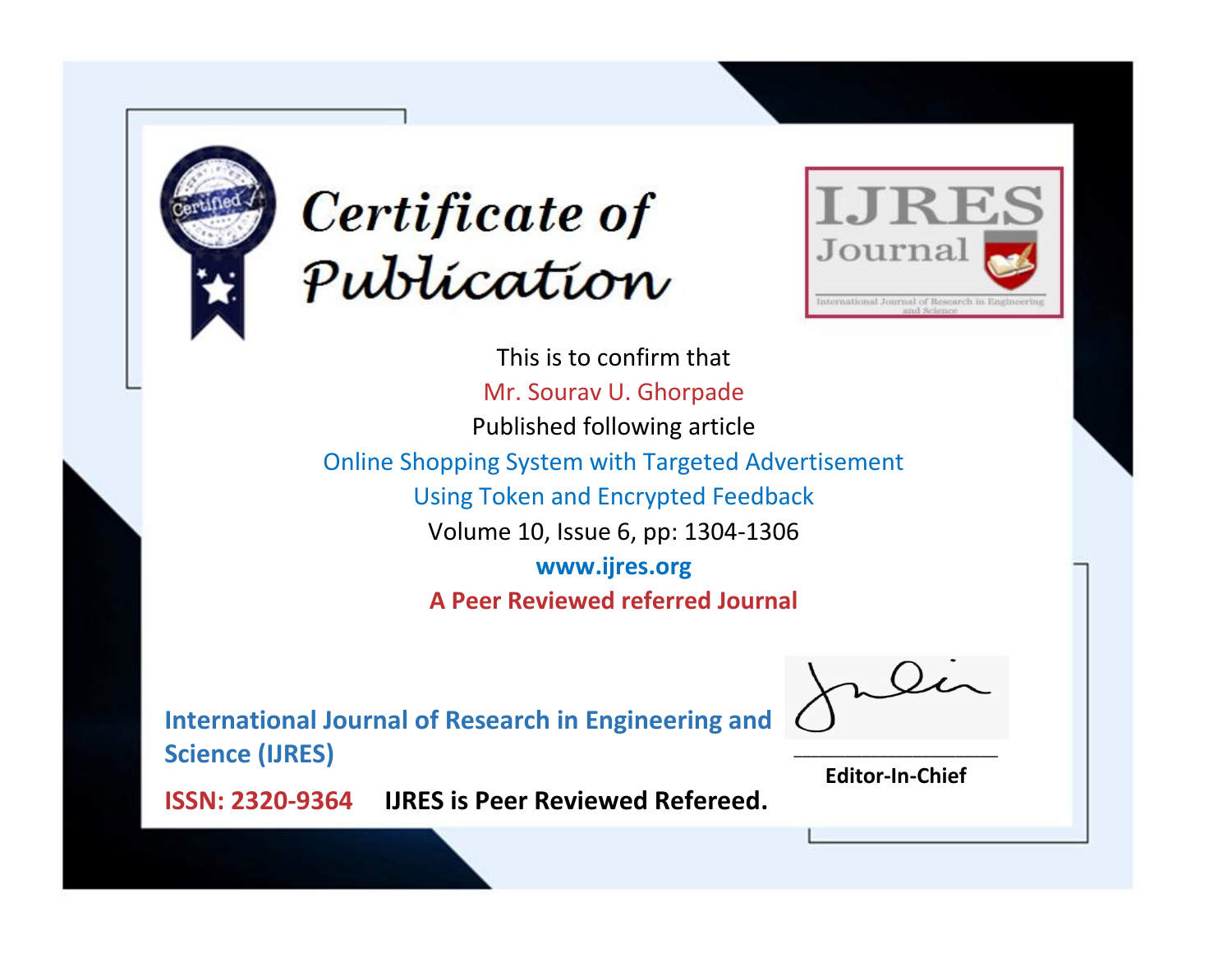



This is to confirm that Ms. Janhavi V. Kokare Published following article Online Shopping System with Targeted Advertisement Using Token and Encrypted Feedback Volume 10, Issue 6, pp: 1304-1306 **www.ijres.org A Peer Reviewed referred Journal**

**International Journal of Research in Engineering and Science (IJRES)**

\_\_\_\_\_\_\_\_\_\_\_\_\_\_\_\_\_\_\_\_\_\_\_\_ **Editor-In-Chief**

**Journal.**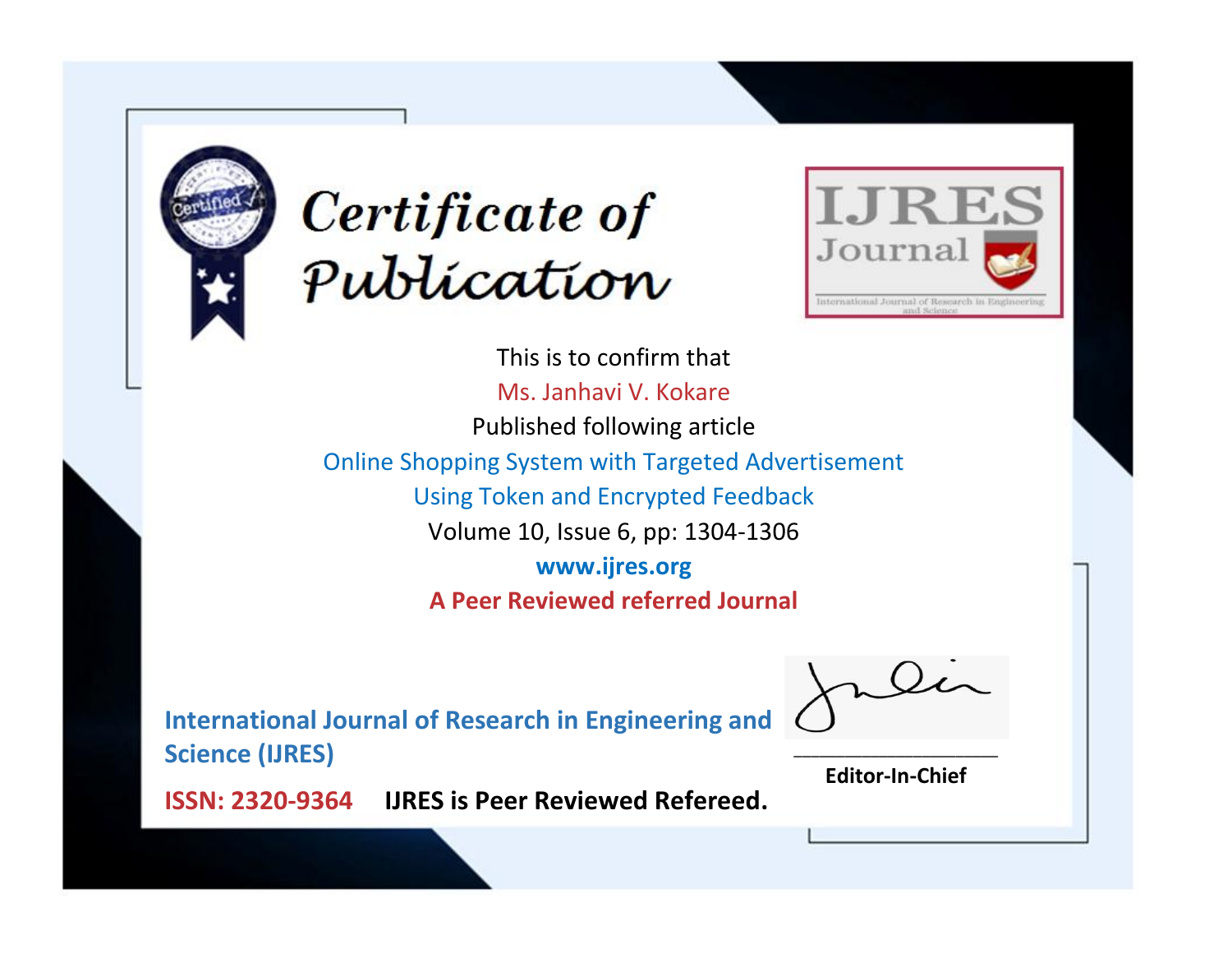



This is to confirm that Ms. Sayali S. Patil Published following article Online Shopping System with Targeted Advertisement Using Token and Encrypted Feedback Volume 10, Issue 6, pp: 1304-1306 **www.ijres.org A Peer Reviewed referred Journal**

**International Journal of Research in Engineering and Science (IJRES)**

\_\_\_\_\_\_\_\_\_\_\_\_\_\_\_\_\_\_\_\_\_\_\_\_ **Editor-In-Chief**

**Journal.**